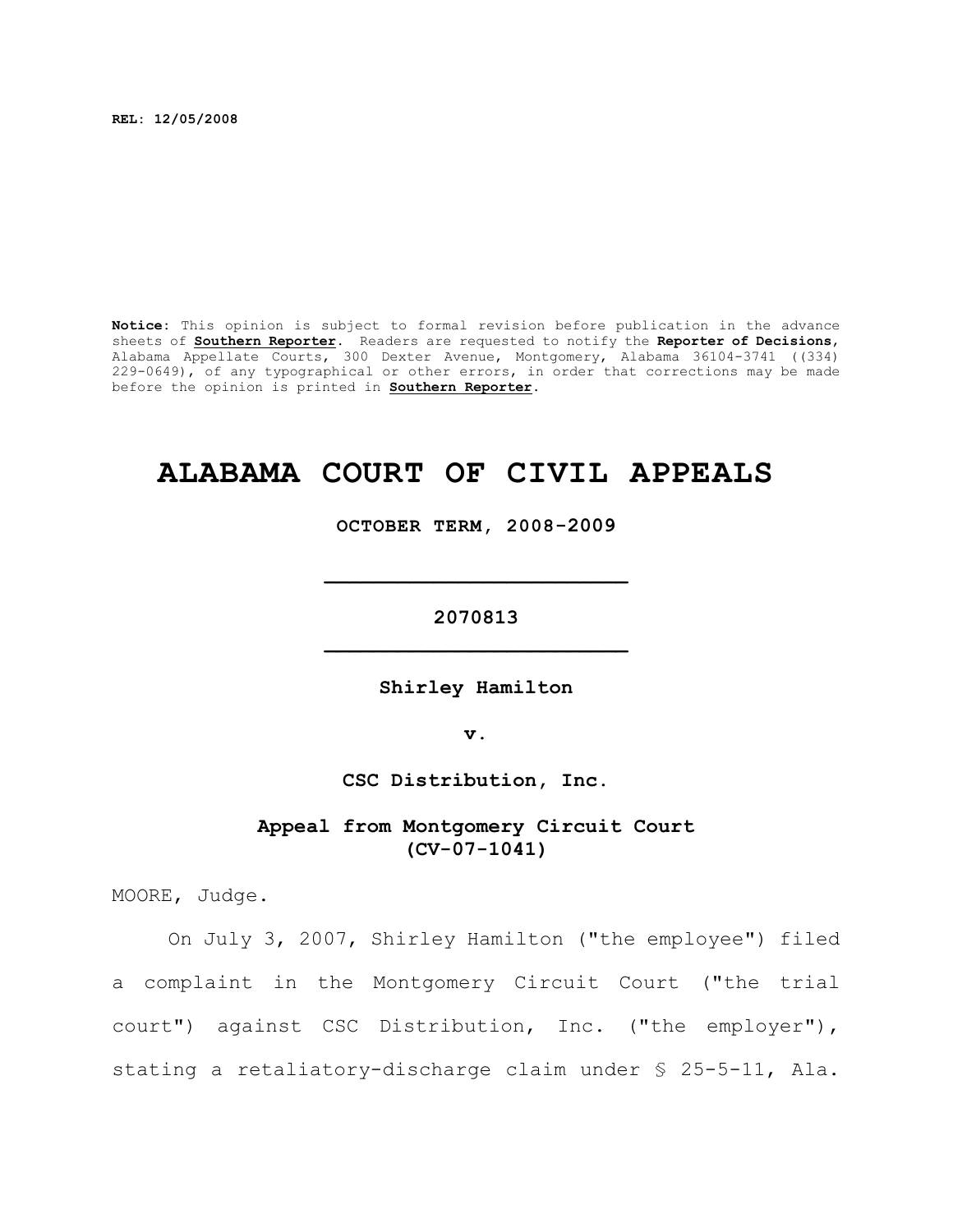Code 1975. On July 31, 2007, the employee amended her complaint to add the Alabama Department of Industrial Relations ("ADIR") as a party and to appeal the denial of a claim for unemployment-compensation benefits. ADIR and the employer subsequently moved the trial court to sever the unemployment-compensation appeal from the retaliatorydischarge claim and to assign the unemployment-compensation appeal a new case number. On October 2, 2007, the trial court granted the motion to sever "in part," but it did not assign the unemployment-compensation appeal a new case number.

ADIR later filed a motion for a summary judgment solely as to the unemployment-compensation appeal. By an order dated February 8, 2008, the trial court granted that motion. On February 19, 2008, the employer filed a motion for a summary judgment on the retaliatory-discharge claim; the trial court never expressly ruled on that motion. On February 27 and March 5, 2008, the employee filed motions to vacate the trial court's February 8, 2008, summary-judgment order. The trial court denied those motions on March 26, 2008. On May 5, 2008, the employee filed a notice of appeal.

2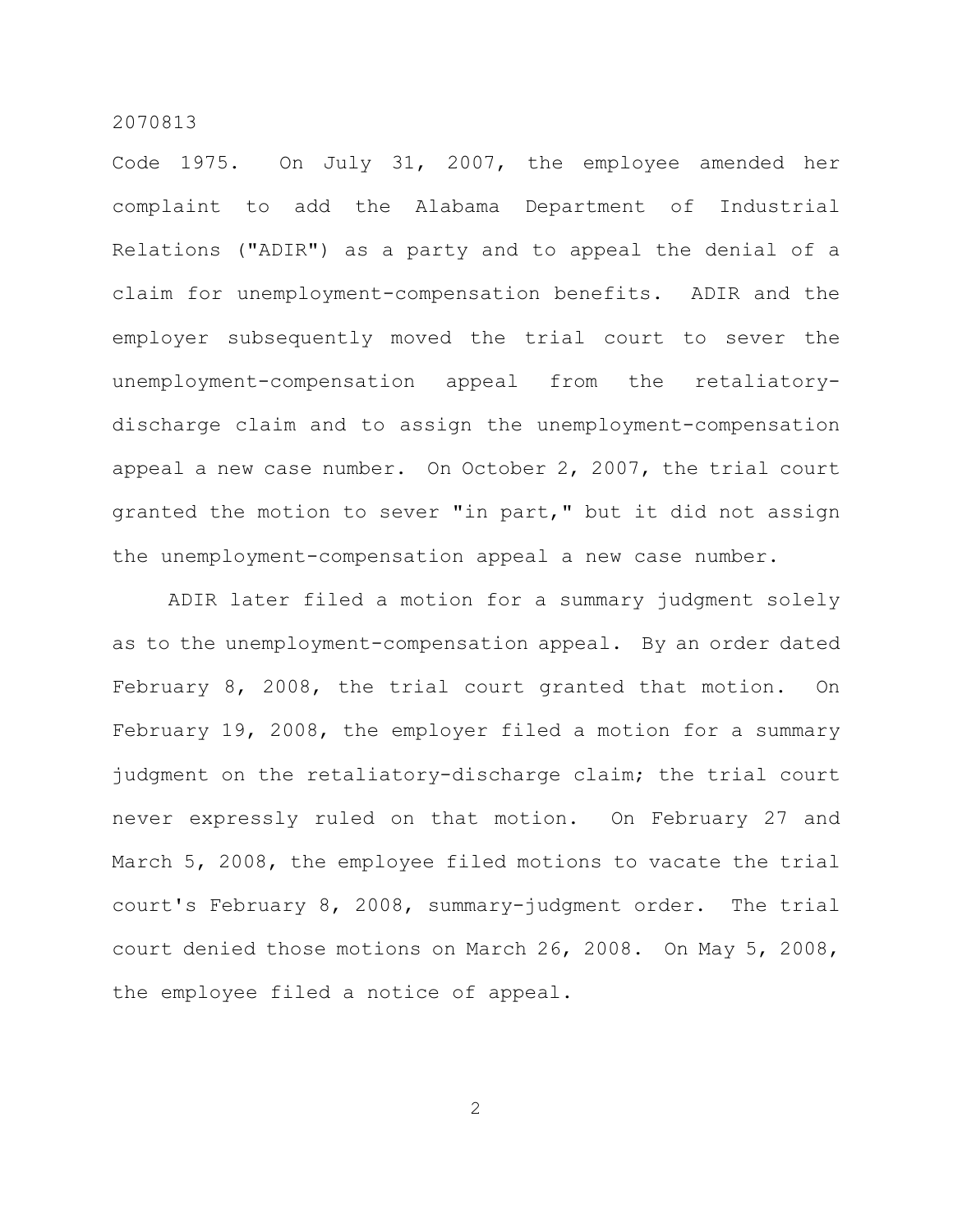On appeal, the employee argues that the trial court erred in entering a summary judgment as to her unemploymentcompensation appeal because, she says, she presented substantial evidence indicating that she did not voluntarily quit her job.<sup>1</sup> However, we cannot reach that issue because we conclude that this court does not have subject-matter jurisdiction over this appeal.

Although neither party has questioned this court's appellate jurisdiction, we must consider whether we have jurisdiction over this appeal because "jurisdictional matters are of such magnitude that we take notice of them at any time and do so even ex mero motu." Nunn v. Baker, 518 So. 2d 711, 712 (Ala. 1987).

"In pertinent part, § 12-22-2, Ala. Code 1975, provides that an appeal will lie to the appropriate appellate court, within the time and in the manner prescribed by the Rules of Appellate Procedure, '[f]rom any final judgment of the circuit court' (emphasis added). A final judgment is 'a terminative decision by a court of competent jurisdiction which demonstrates there has been a complete adjudication of all matters in controversy between the litigants

 $1$ Although Hamilton raises an issue solely as to the propriety of the summary judgment entered as to her unemployment-compensation appeal, she named only the employer as an appellee on her notice of appeal. Consequently, ADIR is not a party to this appeal.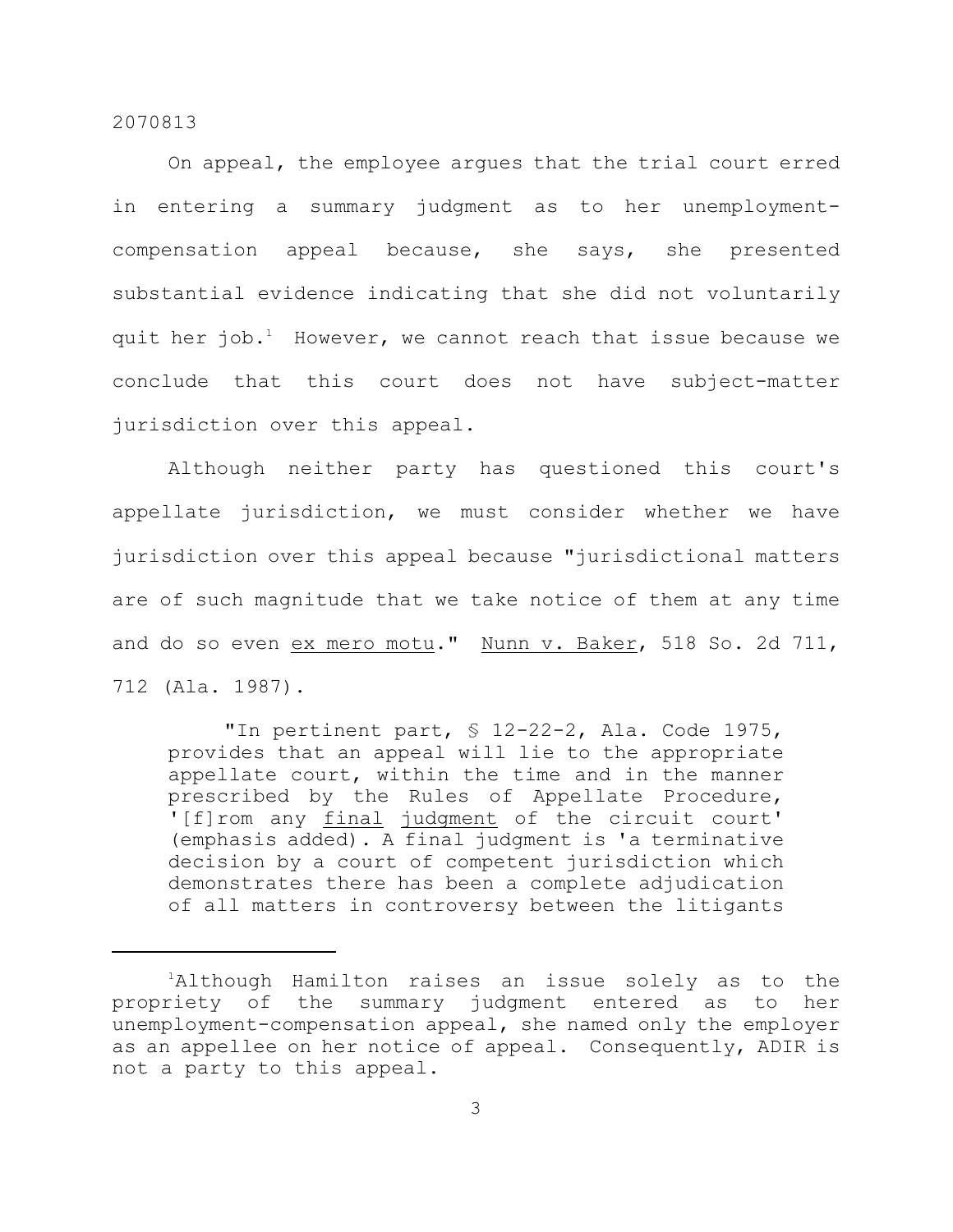within the cognizance of that Court.' Young v. Sandlin, 703 So. 2d 1005, 1008 (Ala. Civ. App. 1997) (quoting Ford Motor Co. v. Tunnell, 641 So. 2d 1238, 1240 (Ala. 1994))."

Bryant v. Flagstar Enters., Inc., 717 So. 2d 400, 401-02 (Ala. Civ. App. 1998).

In considering whether the employee appealed from a "final judgment," we first consider the effect of the trial court's order granting the motion to sever "in part." The record contains no further explanation of what the trial court meant when it granted the motion "in part." However, it is obvious from the fact that the trial court did not assign separate case numbers to the severed claims that it intended only to separate the claims for trial purposes. Under these circumstances, the order granting the motion to sever "in part" did not effectuate a true severance under Rule 21, Ala. R. Civ. P., but, instead, merely ordered separate trials of the claims under Rule 42(b), Ala. R. Civ. P. When a court merely orders separate trials, an adjudication of one claim, via a summary-judgment order, does not become a final judgment unless the order is properly certified as final pursuant to Rule 54(b), Ala. R. Civ. P. See Bryant, 717 So. 2d at 402.

4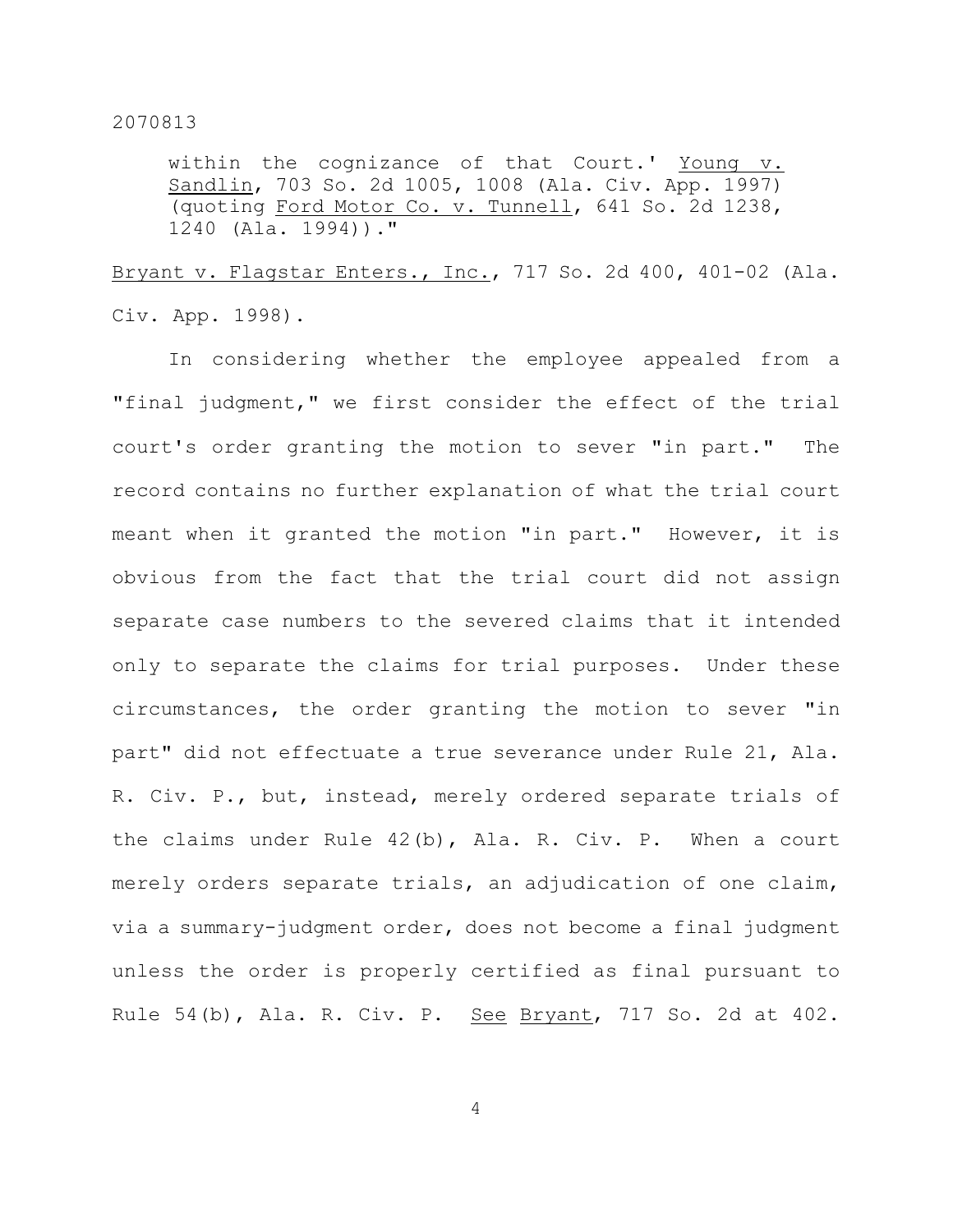The trial court did not certify the February 8, 2008, summaryjudgment order as a final judgment under Rule 54(b).

In its brief, the employer asserts that the trial court actually entered a summary judgment as to both the unemployment-compensation appeal and the retaliatory-discharge claim. The employer notes that, on the same date that the trial court entered its order granting ADIR's summary-judgment motion into the State Judicial Information System, the trial court also noted on the case-action-summary sheet that the case had been "disposed." The employer argues that that notation effectively dismissed the retaliatory-discharge claim.<sup>2</sup> The supreme court amended Rule  $58(c)$ , Ala. R. Civ. P., as of September 19, 2006, to provide, in pertinent part, that a judgment may be entered only by "input of the ... judgment into the State Judicial Information System." Thus, even if the notation on the case-action-summary sheet could be construed as the trial court's attempt to dismiss the retaliatory-discharge claim, that attempt was not effective.

 $2$ In her "motion to reconsider" filed on February 27, 2008, the employee also assumed that the notation on the caseaction-summary sheet had dismissed her retaliatory-discharge claim.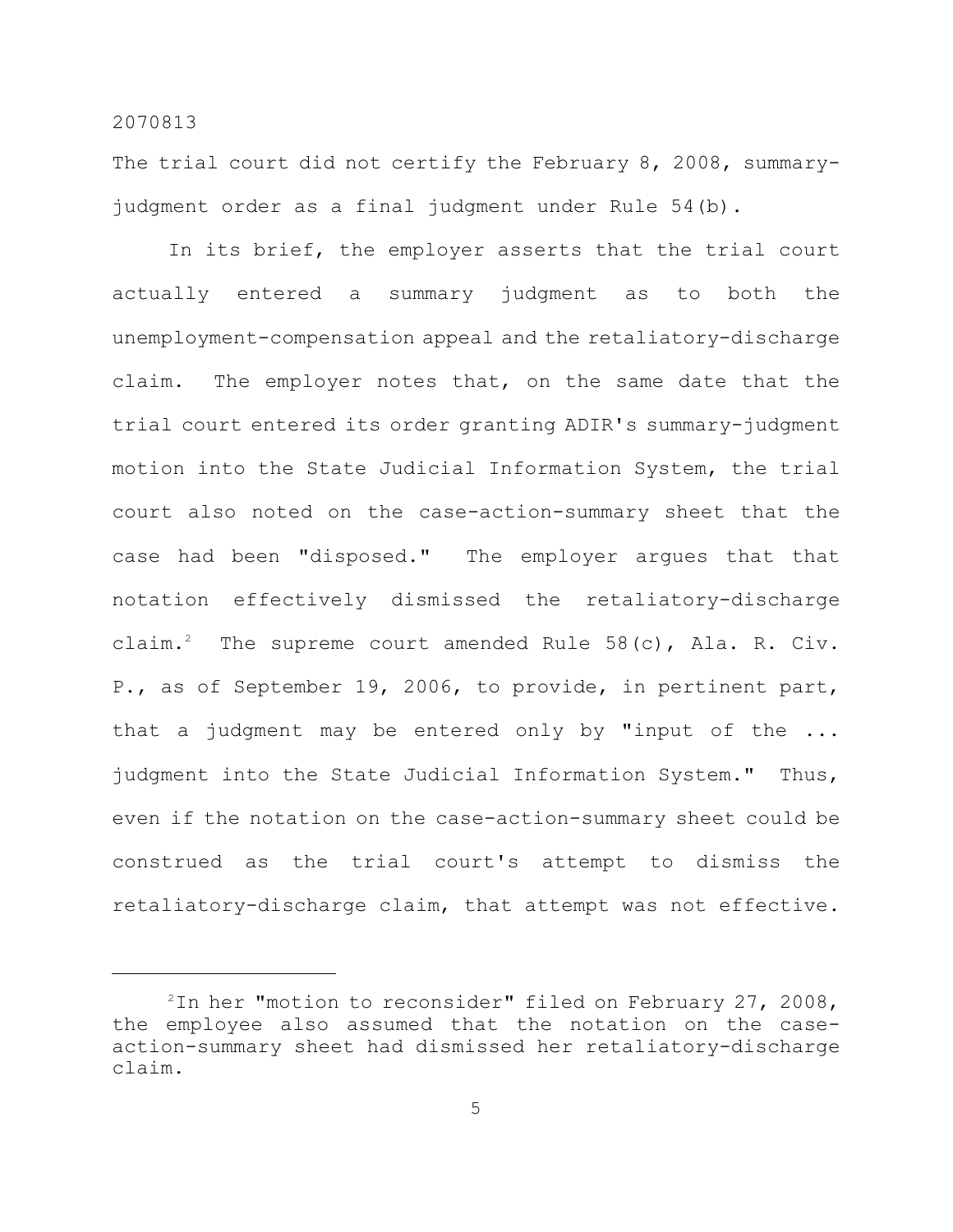As a result, the trial court never adjudicated the retaliatory-discharge claim.

Because the retaliatory-discharge claim remains pending, the employee's appeal is from a nonfinal judgment. "'When it is determined that an order appealed from is not a final judgment, it is the duty of the Court to dismiss the appeal ex mero motu.'" Bryant, 717 So. 2d at 402 (quoting Powell v. Republic Nat'l Life Ins. Co., 293 Ala. 101, 102, 300 So. 2d 359, 360 (1974)).

APPEAL DISMISSED.

Thompson, P.J., and Pittman and Thomas, JJ., concur. Bryan, J., concurs specially.